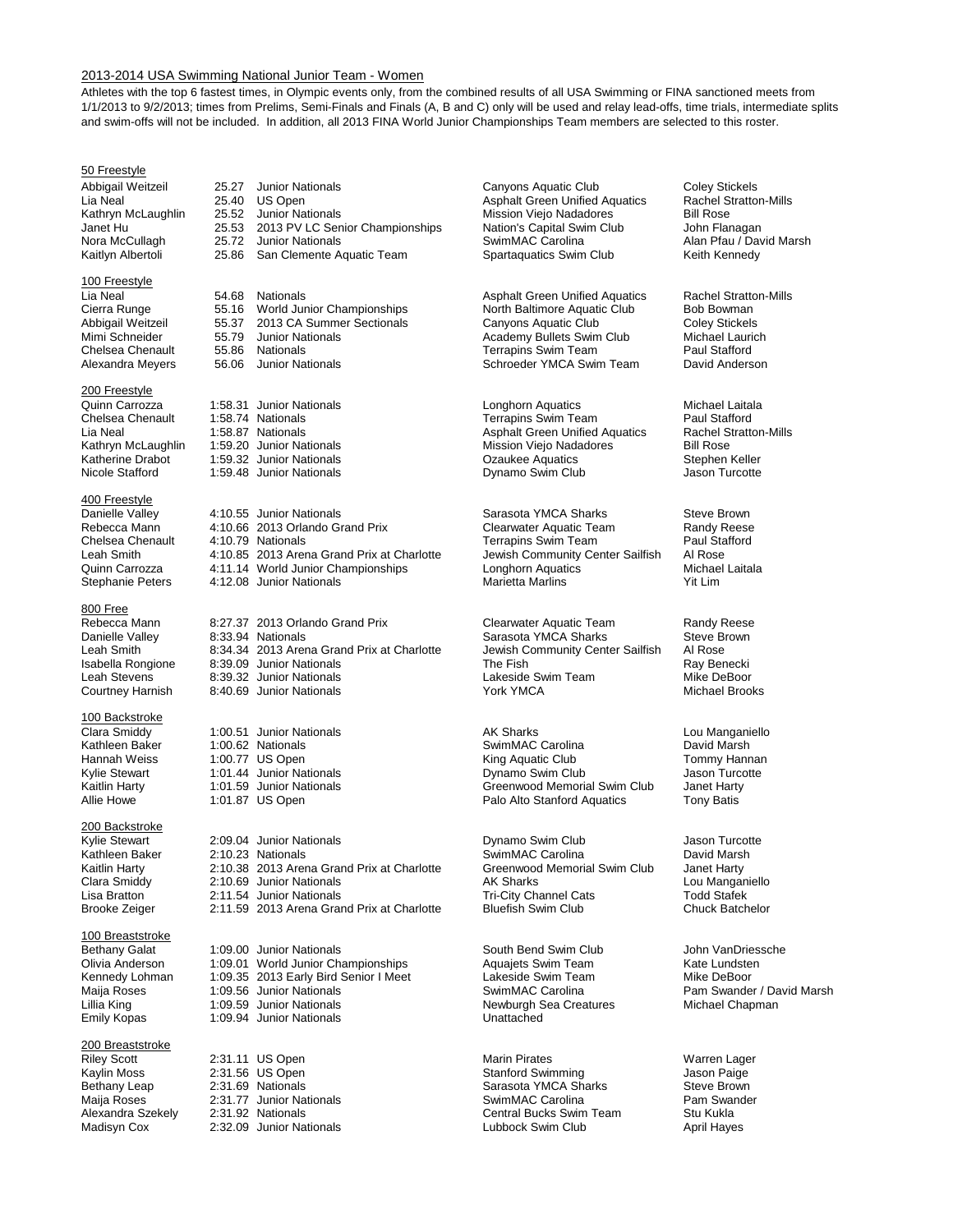#### 100 Butterfly

#### 200 Butterfly

#### 200 IM

#### 400 IM

## **Open Water 10K**<br>Lauren Abruzzo

Kathryn McLaughlin 59.07 Junior Nationals Mission Viejo Nadadores Bill Rose Bill Rose<br>Michelle Cefal 199.13 Junior Nationals Michelle Cefal 199.13 Hunior Nationals Michelle Cefal 199.13 Hunior Nationals Michelle Cefal Cefal Cefal in the Cefal of Cefal 13 Junior Nationals<br>
Tualatin Hills Swim Club Linck Bergen<br>
Flint 'Y' Falcons Adam Cooper Courtney Weaver 59.34 Junior Nationals **Flint 'Y' Falcons** Filism Cooper Danielle Nack 659.37 Junior Nationals **Adam Cooper** Conservative Mantas Swim Club Alex Lindstrom Danielle Nack 59.37 Junior Nationals Mantas Swim Club Alex Lind<br>Cassidy Bayer 59.99 Nationals Capital Swim Club Jeff King Cassidy Bayer 59.99 Nationals<br>Gia Dalesandro 1:00.07 2013 NCSA Summer Swimming Champs Fox Valley Swim Team David Krotiak 1:00.07 2013 NCSA Summer Swimming Champs

Kathryn McLaughlin 2:08.72 World Junior Championships Mission Viejo Nadadores Bill Rose<br>Rebecca Mann 2:10.46 Nationals Clearwater Aquatic Team Randy Reese Rebecca Mann <sup>2:10.46</sup> Nationals **Clearwater Aquatic Team** Randy Rees<br>
Clearwater Aquatic Team Randy Reese Clivia Barker And Ron Aitken Olivia Barker 2:10.75 Junior Nationals Sandpipers of Nevada Ron Aitken Ron Aitken<br>Courtney Weaver 2:10.95 Junior Nationals Sandpipers of Nevada Ron Aitken Ron Aitken Courtney Weaver 2:10.95 Junior Nationals Flint 'Y' Falcons Adam Cooper Michelle Cefal 2:11.13 Junior Nationals<br>Madison Wright 2:11.18 Nationals Madison Ningfish Aquatic Club of Waterford Brad Brockway

Alleen Baker 2:13.35 US Open SwimMAC Carolina Carolina David Marsh<br>Ella Eastin 2:13.66 Junior Nationals SOCAL Aquatics Association Stephen Pickell Ella Eastin 2:13.66 Junior Nationals SOCAL Aquatics Association Stephen Pickell<br>Brooke Zeiger 2:14.03 Junior Nationals Bluefish Swim Club Chuck Batchelor Brooke Zeiger 2:14.03 Junior Nationals Bluefish Swim Club Chuck Batchelor Chuck Batchelor Chuck Batchelor Chuck Batchelor Chuck Batchelor Chuck Batchelor Chuck Batchelor Chuck Brooks Chuck Brooks Chuck Brooks Chuck Brooks Meghan Small 2:14.15 Junior Nationals<br>
Katherine Drabot 2:14.80 US Open Caukee Aquatics Stephen Keller  $2:15.25$  2013 Orlando Grand Prix

Ella Eastin 1:38.97 Junior Nationals SOCAL Aquatics Association Stephen Pickell<br>Rebecca Mann 4:40.26 World Junior Championships Clearwater Aquatic Team Randy Reese Rebecca Mann 4:40.26 World Junior Championships Clearwater Aquatic Team Randy Reese<br>Brooke Zeiger 4:42.89 US Open Bluefish Swim Club Chuck Batchelor Brooke Zeiger 4:42.89 US Open Bluefish Swim Club Chuck Batchelor Kathleen Baker 4:44.63 Junior Nationals<br>
Katherine Drabot 4:47.15 Junior Nationals **Summan Basis Carolina** Carolina<br>
Ozaukee Aquatics Stephen Keller 4:48.06 Junior Nationals

Katherine Drabot 2:14.80 US Open Crabot 2:14.80 US Open Craukee Aquatics Craukee Aquatics<br>
Rebecca Mann 2:15.25 2013 Orlando Grand Prix Clearwater Aquatic Team Randy Reese

Katherine Drabot 4:47.15 Junior Nationals Ozaukee Aquatics Stephen Keller

Lauren Abruzzo University of Denver Hilltoppers Shawn Smith Jessie Arnold<br>Jessie Arnold<br>Liliana Casso **Shenandoah Marlins Aquatic Club** Norman Wright<br>Liliana Casso **North North America** Team Santa Monica **North David Kelsheimer** Liliana Casso Team Santa Monica David Kelsheimer Lindsey Clary **FAST Swim Team** Brian Brown Brian Brown Team Brown Team Brown Team Brown Brian Brown Brian Brown B<br>Bill Rose Brooke Lorentzen Brooke Lorentzen and Bill Rose<br>
Bill Rose Bill Rose<br>
Germantown Academy Aquatic Club Richard Shoulberg<br>
Germantown Academy Aquatic Club Richard Shoulberg Germantown Academy Aquatic Club

Kingfish Aquatic Club of Waterford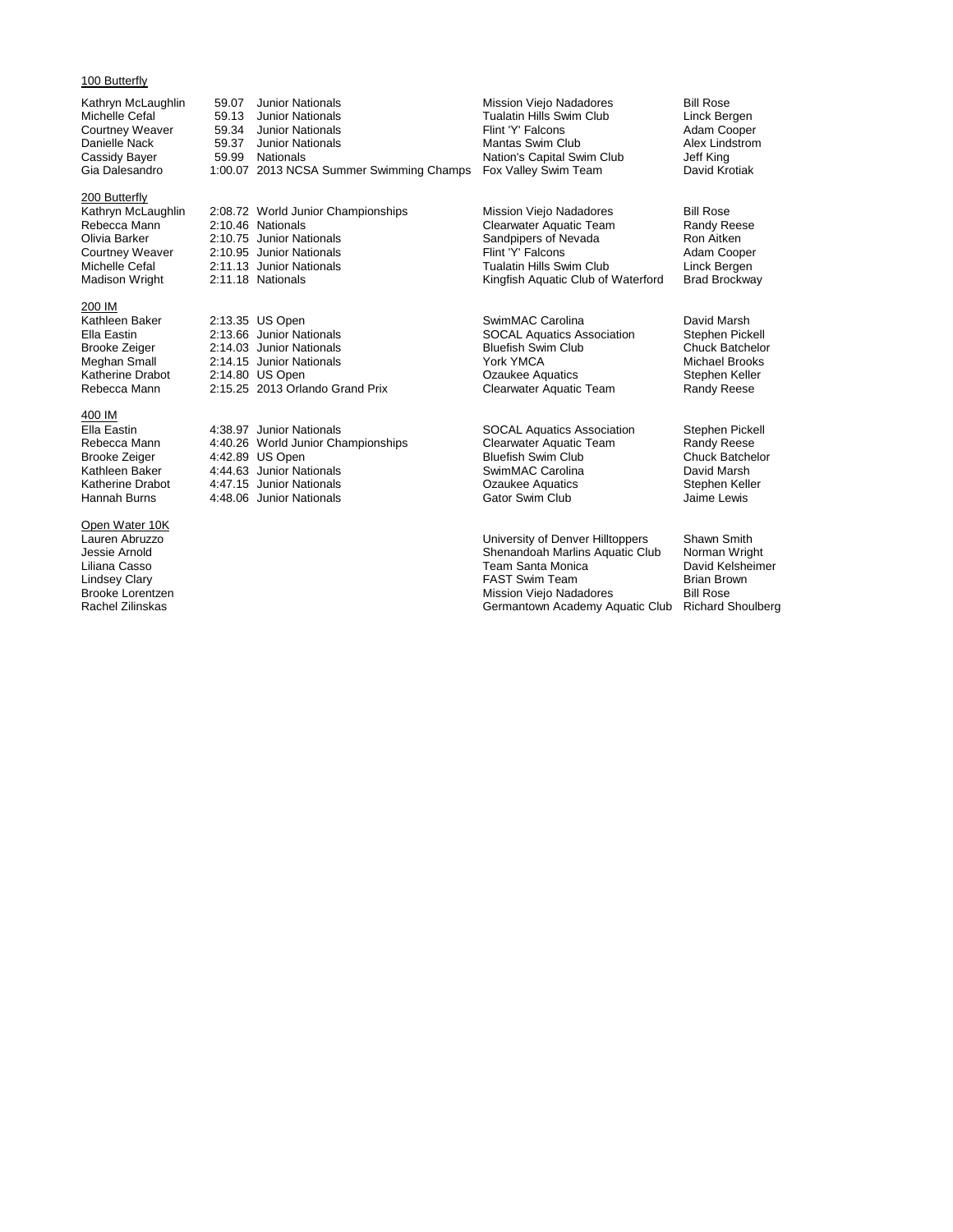#### 2013-2014 USA Swimming National Junior Team - Men

Athletes with the top 6 fastest times, in Olympic events only, from the combined results of all USA Swimming or FINA sanctioned meets from 1/1/2013 to 9/2/2013; times from Prelims, Semi-Finals and Finals (A, B and C) only will be used and relay lead-offs, time trials, intermediate splits and swim-offs will not be included. In addition, all 2013 FINA World Junior Championships Team members are selected to this roster.

#### 50 Freestyle

#### 100 Freestyle

#### 200 Freestyle

#### 400 Freestyle

#### 1500 Free

#### 100 Backstroke

#### 200 Backstroke

#### 100 Breaststroke

#### 200 Breaststroke

Caeleb Dressel 22.22 World Junior Championships Bolles School Sharks Jason Calanog<br>
Santo Condorelli 22.32 Junior Nationals Bolles School Sharks Sergio Lopez/Ja Paul Powers 22.53 World Junior Championships Splash Aquatic Club Andy Deircherthert Club Andy Deircherthert Club<br>Kyle Darmody 22.74 Nationals SwimMAC Carolina David Marsh Kyle Darmody 22.74 Nationals SwimMAC Carolina David Marsh Brett Ringgold 22.97 Junior Nationals Morth Texas Nadadores Bill Christ<br>Connor Black 23.12 2013 MN Twin LC Championship Cats Aquatic Team Jeff Arce 23.12 2013 MN Twin LC Championship

Caeleb Dressel 48.97 World Junior Championships Bolles School Sharks Jason Calanog<br>Santo Condorelli 49.38 Junior Nationals Santo Condorelli 49.38 Junior Nationals<br>
Paul Powers 19.94 Junior Nationals Solles School Sharks Sergio Lopez/Jason Calanog<br>
Solash Aquatic Club Andy Deirchert Kyle Darmody 60.13 Nationals Summann SwimMAC Carolina Communicum David Marsh<br>
SwimMAC Carolina David Marsh David Marsh Christensen<br>
North Texas Nadadores Bill Christensen Brett Ringgold 50.21 Junior Nationals North Texas Nadadores Bill Christensen

Caeleb Dressel 1:48.64 Junior Nationals **Caeleb Dressel 1:48.64 Junior Nationals** Bolles School Sharks Jason Calanog<br>
Gunnar Bentz 1:49.57 Junior Nationals Dynamo Swim Club Jason Turcotte

Francis Haas 3:51.99 Junior Nationals<br>
Jonathan Roberts 3:53.50 Junior Nationals Morth Texas Nadadores Bill Christensen Jonathan Roberts 3:53.50 Junior Nationals North Texas Nadadores Bill Christe<br>Aidan Burns 3:53.51 Junior Nationals Santa Clara Swim Club John Bitter Aidan Burns 3:53.51 Junior Nationals Santa Clara Swim Club John Bitter Janardana Burns 3:53.68 Nationals Mission Viejo Nadadores Bill Rose Alexander Katz 3:53.78 Junior Nationals Sarasota YMCA Sharks Steve Brown<br>Clark Smith 3:54.30 2013 ST TXLA Texas Open Statiached Unattached 3:54.30 2013 ST TXLA Texas Open

David Heron 15:22.81 World Junior Championships Mission Viejo Nadadores Bill Rose Jonathan Roberts 15:24.82 Junior Nationals Morth Texas Nadadores Bill Christensen<br>Janardana Burns 15:27.19 2013 CA TYR/MVN Fran Crippen M Mission Viejo Nadadores Bill Rose Janardana Burns 15:27.19 2013 CA TYR/MVN Fran Crippen M Mission Viejo Nadadores Bill Rose<br>Nicholas Norman 15:31.41 Junior Nationals Mission Viejo Nadadores Bill Rose Liam Egan 15:33.79 Nationals Crimson Aquatics Michael Spring 15:35.07 Junior Nationals

## Ryan Harty 55.31 Nationals Greenwood Memorial Swim Club Janet Harty Taylor Dale 56.17 2013 GA Long Course Senior Carpet Capital Aquatics Club Charles Todd<br>Andrew Jovanovic 56.41 US Open Course Senior Wildcat Aquatics Club Alessio De Rosi Andrew Jovanovic 56.41 US Open Number 2014 Mildcat Aquatics Andrew Jovanovic 56.41 US Open Number 2016 Mildcat Aquatics Alessio De R<br>Alessio De Rosino Alessio De Rosino Alessio De Rosino Alessio De Rosino Alessio De Rosino

Connor Green 1:58.42 World Junior Championships Bluefish Swim Club Chuck Batchelor Alexander Katz 1:58.83 Junior Nationals **Sarasota YMCA Sharks** Steve Brown<br>Robert Owen 1:59.84 US Open Steve Brown Scrimson Aquatics Steve Spring Robert Owen 1:59.84 US Open Crimson Aquatics Crimson Aquatics Michael Sprin<br>Carter Griffin 2:00.42 2013 Western Sectional Meet University of Denver Hilltoppers Shawn Smith 2:00.42 2013 Western Sectional Meet Corey Okubo 2:01.47 Nationals Aquazot Swim Club Brian Pajer Brock Turner 2:02.00 Junior Nationals Dayton Raiders Kevin Weldon/Gary Galbreath

1:01.99 US Open **Tide Aquatics** Tide Aquatics Josh Fulton Josh Fulton Josh Fulton Josh Fulton 1:02.02 US Open Josh Fulton Rockville Montgomery Swim Club Austin Dickey 1:02.02 US Open Rockville Montgomery Swim Club Mark Eldridge<br>Gunnar Bentz 1:02.20 World Junior Championships Dynamo Swim Club Jason Turcotte Gunnar Bentz 1:02.20 World Junior Championships Cunnar Bentz and Hundel Schuehler 1:02.20 World Junior Championships<br>Andrew Schuehler 1:02.73 Junior Nationals Jersey Wahoos Jersey Wahoos John Carroll 1:02.73 Junior Nationals Andrew Seliskar 1:02.76 Junior Nationals Nation's Capital Swim Club John Flanagan

Gunnar Bentz 2:12.88 Junior Nationals Dynamo Swim Club Jason Turcotte 2:15.82 Junior Nationals

Splash Aquatic Club Redlands Swim Team

Gunnar Bentz 1:49.57 Junior Nationals<br>
Blake Pieroni 1:49.98 Junior Nationals **Duneland Swim Club** Club Kevin Kinel 1:49.98 Junior Nationals **Nationals** Duneland Swim Club Kevin Kinel<br>1:50.17 Junior Nationals **National Kevin Kinel Standard Accord Contract Contract Accord Standard Steve Brown** Alexander Katz 1:50.17 Junior Nationals Sarasota YMCA Sharks Steve Brown<br>Michael Domagala 1:50.28 US Open Steven Steven Stephalt Green - Unified Aguatics Rachel Stratton-Mills Michael Domagala 1:50.28 US Open Asphalt Green - Unified Aquatics Rachel Stratton-Mills and Asphalt Green - Unified Aquatics Rachel Stratton-Mills and Trancis Haas 31:50.34 Junior Nationals And Move of Virginia Aquatics Ge NOVA of Virginia Aquatics

Mission Viejo Nadadores

World Junior Championships Bluefish Swim Club Chuck Batche<br>
2013 GA Long Course Senior Carpet Capital Aquatics Club Charles Todd SwimMAC Carolina Hennessey Stuart 56.64 Junior Nationals **Denver Swim Academy** Nick Frasersmith

Carsten Vissering 1:01.94 Junior Nationals **Nation's Capital Swim Club** Bruce Gemmell<br>
Austin Temple 1:01.99 US Open **National State Advatics** Josh Fulton

Andrew Schuehler 2:14.03 Junior Nationals<br>
Maxwell Williamson 2:15.31 US Open **Julie 2008** Northern Kentucky Clippers Jason Roberts Maxwell Williamson 2:15.31 US Open Northern Kentucky Clippers Jason Roberts Carsten Vissering 2:15.85 Nationals Nation Nation's Capital Swim Club Bruce Gemmell Cody Taylor **2:16.12 Junior Nationals Cody Taylor** James Sheridan

Santo Condorelli 22.32 Junior Nationals Bolles School Sharks Sergio Lopez/Jason Calanog<br>
Paul Powers 22.53 World Junior Championships Splash Aquatic Club Andy Deirchert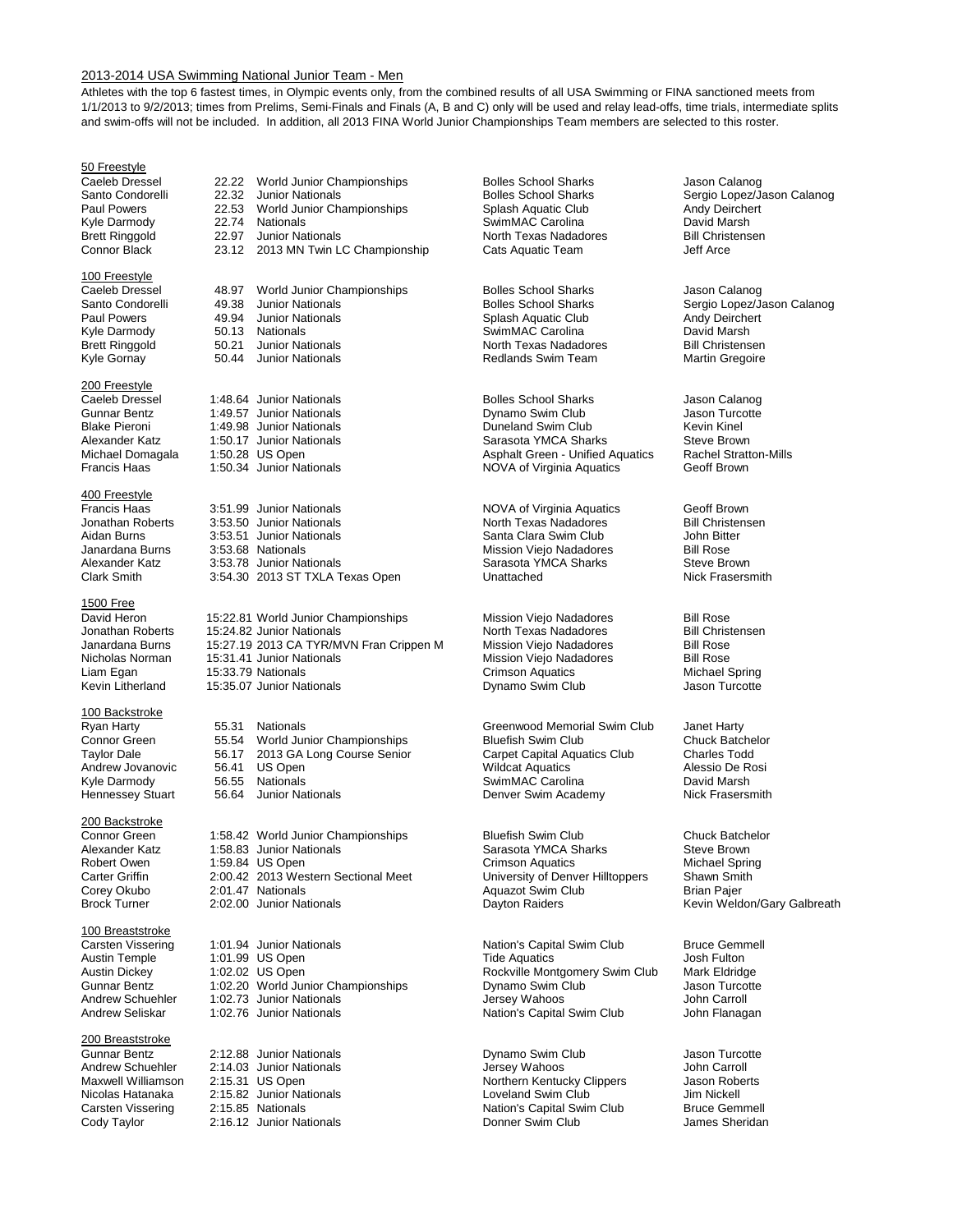# 100 Butterfly<br>Matthew Josa

#### 200 Butterfly

#### 200 IM

#### 400 IM

**Open Water 10K**<br>Janardana Burns

Matthew Josa 52.46 US Open SwimMAC Carolina David Marsh Connor Black 52.72 2013 MN Twin LC Championship Cats Aquatic Team Jeff Arce Justin Lynch 52.75 Nationals Terrapins Swim Team Paul Stafford Santo Junior Nationals<br>
Santo Colles School Sharks Sergio Lopez/Jason Calanog<br>
Bolles School Sharks School Sharks Jason Calanog Caeleb Dressel 53.31 Junior Nationals Bolles School Sharks Jason Calanog

Andrew Seliskar 1:56.42 World Junior Championships Nation's Capital Swim Club John Flanagan<br>
Justin Lynch 1:57.80 Junior Nationals Terrapins Swim Team Paul Stafford Justin Lynch 1:57.80 Junior Nationals Terrapins Swim Team Paul Stafford Justin Wright 1:57.90 2013 PC Santa Clara GP Fresno Dolphins Swim Team Richard Klattery Corey Okubo<br>Corey Okubo 1:58.28 Junior Nationals Aquazot Swim Club Brian Pajer Corey Okubo 1:58.28 Junior Nationals and Aquazot Swim Club Brian Pajer<br>Clark Smith 1:59.01 US Open Clark Smith Brian Pajer Clark Smith 1:59.01 US Open Clark Smith 1:59.01 US Open Unattached Unattached Nick Frase<br>Robert McHugh 1:59.23 US Open Baylor Swim Club 1:59.23 US Open Baylor Swim Club

Gunnar Bentz 1:59.44 World Junior Championships **Cunnar Bentz** Jason Turcotte<br>Andrew Seliskar 1:59.84 World Junior Championships Nation's Capital Swim Club John Flanagan Andrew Seliskar 1:59.84 World Junior Championships Nation's Capital Swim Club John Flanagan<br>Maxwell Wiliamson 2:02.11 Nationals Morthern Kentucky Clippers Jason Roberts Maxwell Wiliamson 2:02.11 Nationals Northern Kentucky Clippers Jason Roberts Jay Litherland 2:02.24 US Open Dynamo Swim Club Jason Turcottes University Controller and Dynamo Swim Club Jason Turcottes Curtis Ogren 2:03.45 Junior Nationals Curtis Palo Alto Stanford Aquatics Tony Batis Curtis Ogren 2:03.45 Junior Nationals **Palo Alto Stanford Aquatics** Tony Batis Curtis Ogren 2:03.54 Nationals **Palo Alto Stanford Aquatics** Tony Batis Curtis Matthew Josa

| Gunnar Bentz       | 4:14.51 Junior Nationals | Dynamo Swim Club            | Jason Turcotte         |
|--------------------|--------------------------|-----------------------------|------------------------|
| Jay Litherland     | 4:17.58 Junior Nationals | Dynamo Swim Club            | Jason Turcotte         |
| Curtis Ogren       | 4:17.79 Junior Nationals | Palo Alto Stanford Aquatics | Tony Batis             |
| Corey Okubo        | 4:19.06 Junior Nationals | Aquazot Swim Club           | <b>Brian Pajer</b>     |
| Connor Green       | 4:20.29 Junior Nationals | <b>Bluefish Swim Club</b>   | <b>Chuck Batchelor</b> |
| Maxwell Williamson | 4:20.74 US Open          | Northern Kentucky Clippers  | Jason Roberts          |

Duneland Swim Club

SwimMAC Carolina

Janardana Burns **Mission Viejo Nadadores** Bill Rose<br>
Scott Clausen **Mission Viejo Nadadores** Bill Rose<br>
North Coast Aquatics Jeff Pease Scott Clausen and Scott Clausen and Scott Clausen and Scott Clausen and Scott Aquatics Jeff Pease Aquatics Jeff Pease Peaks Aquatics Jeff Pease Peaks Aquatics Jeff Pease Peaks Aquatics Jeff Pease Peaks Aguatics Jeff Pease Nicholas DeVito<br>
Chris Grimmett-Norris **Chris Chris Care Chris Capital Swim Club**<br>
Mation's Capital Swim Club John Flanagan Chris Grimmett-Norris **Nation's Capital Swim Club** John Flanagan Chris Grimmett-Norris Nation's Capital Swim Club<br>David Heron Bill Rose David Heron **David Heron Communist Communist Communist Communist Communist Communist Communist Communist Communist Communist Communist Communist Communist Communist Communist Communist Communist Communist Communist Communi** Team Santa Monica